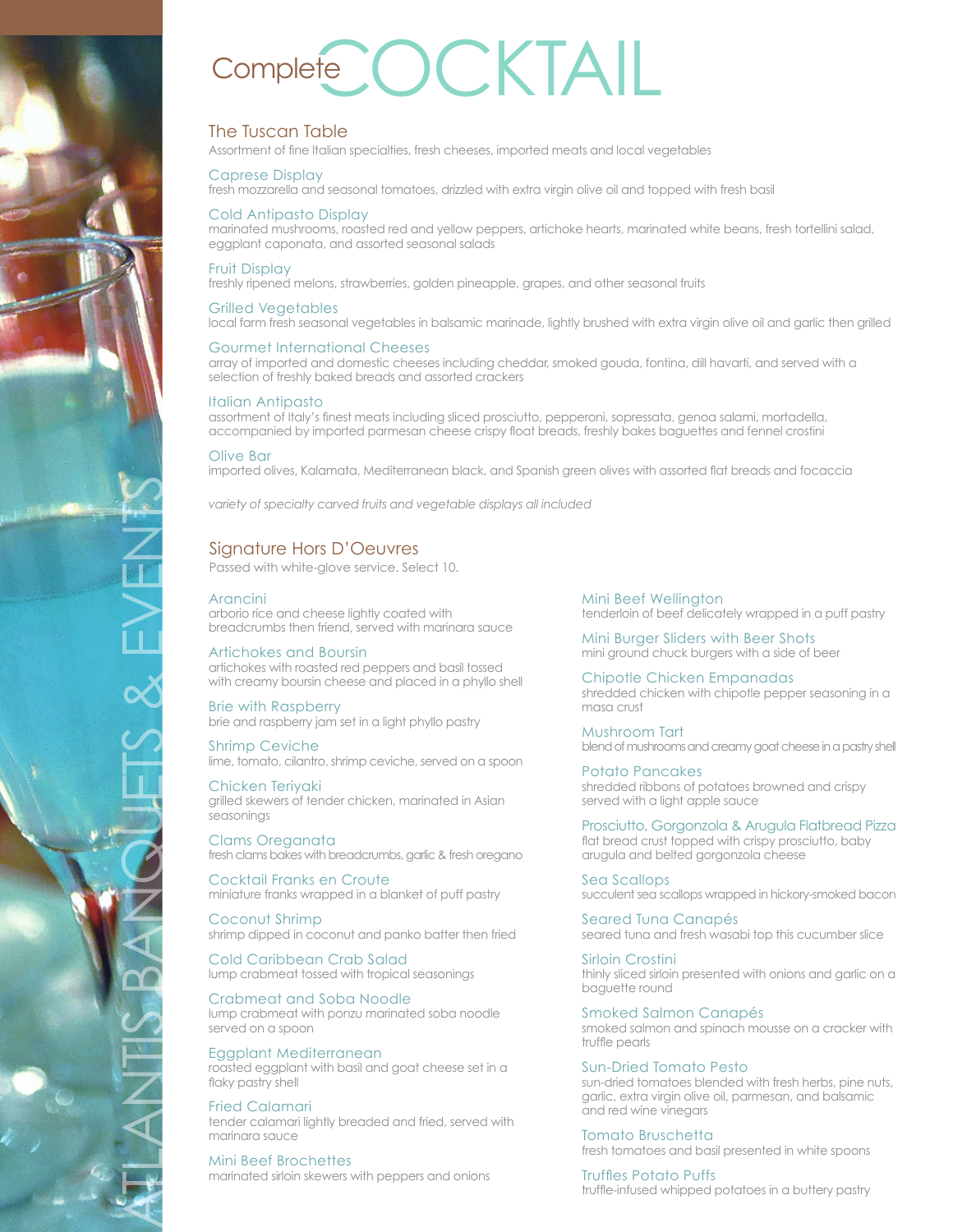# Complete COCKTAIL

# Buffet Selections

Custom created to meet any menu requirements. Select 4.

# Beef Buffet Selection

# Beef & Broccoli

teriyaki-glazed tender beef sautéed with peppers, onions and broccoli in a garlic soy sauce

## Braised Short Ribs

beef short ribs braised in red wine and a finely diced mirepoix

#### Ropa Vieja cuban shredded beef with cilantro, tomatoes, and sofrito all served over white rice

Sirloin Tips Marchand du Vin beef slowly braised in red wine, shallots, and mushrooms

# Chicken Buffet Selection

# Chicken Francese

buttery lemon-wine sauce envelops lightly battered chicken

# Hawaiian Chicken

tender chicken breast pieces tossed with pineapple, peppers, onions and teriyaki

#### Chicken Saltimbocca breast of chicken with prosciutto, sage and spinach, served in marsala wine sauce

Chicken Scarpariello chicken breast braised with Italian sausage, peppers and a spicy white wine sauce

# Pesto Chicken

lightly sautéed chicken with sliced tomato and fresh mozzarella

Roast Chicken oven-roasted chicken breast with cremini mushrooms

# Sautéed Chicken

red peppers and roasted garlic top this sautéed chicken in a tarragon and lemon butter sauce

# Sesame Chicken

ATLANTIS BANQUETS & EVENTS

boneless and breaded tender chunks of chicken fried then tossed in a spicy ginger glaze and topped with toasted sesame seeds

# Pork Buffet Selection

BBQ Ribs slow-roasted St. Louis pork ribs covered in a tangy, traditional BBQ sauce

### Hoisin Pork roasted pork tenderloin marinated in hoisin, soy, sesame oil, and garlic

Italian Sausage & Peppers sweet Italian sausage with peppers, onions, tomatoes and basil

## Polish Kielbasa

old-world style braised with sauerkraut, white wine and caraway seeds

# Seafood Buffet Selection

Cashew-Crusted Tilapia farm-raised tilapia crusted with crushed cashews in a light lemon butter squce

Jambalaya chicken, shrimp, and sausage tossed with creole-style rice

Paella slow-cooked rice stew with shrimp, scallops, mussels, clams, and chorizo sausage with a saffron seasoning

Mahi Mahi seared and topped with mango salsa

Mussels Luciano mussels steamed with fresh garlic, white wine and extra virgin olive oil

Roast Salmon lightly seared salmon prepared with herbs and a hint of lemon

Local Sustainable Seafood seasonal seafood selection

# Veal Buffet Selection

Veal Marsala flour-dusted scallopini of veal sautéed then finished with marsala wine, mushrooms and demi-glace

Veal Meatballs veal meatballs in a marsala wine and tomato demi-glace

Veal Piccata tender veal cutlets sautéed in a butter sauce and finished with fresh lemon

# Vegetarian Buffet Selection

Garlic Mashed Potatoes mashed Idaho potatoes with roasted garlic and butter

# Mushroom Risotto

arborio rice slow cooked and mixed with portobello, cremini, oyster and shiitake mushrooms finished with parmigiana and butter

Red Bliss Roasted Potatoes quartered and roasted with fresh rosemary

Roasted Root Vegetables carrots, turnips, and parsnips roasted then tossed in a butter sauce

Steamed Mixed Vegetables lightly seasoned seasonal vegetables steamed and tossed in extra virgin olive oil

Basmati and Orzo Pilaf asparagus, basmati rice, cranberry beans and orzo

Eggplant Rollatini breaded eggplant cutlets rolled and stuffed with ricotta cheese in a tomato basil sauce

Gnocchi Stew gnocchi, cannellini bean, chard and crushed tomato

Before placing your order, please inform your server if a person in your party has a food allergy.